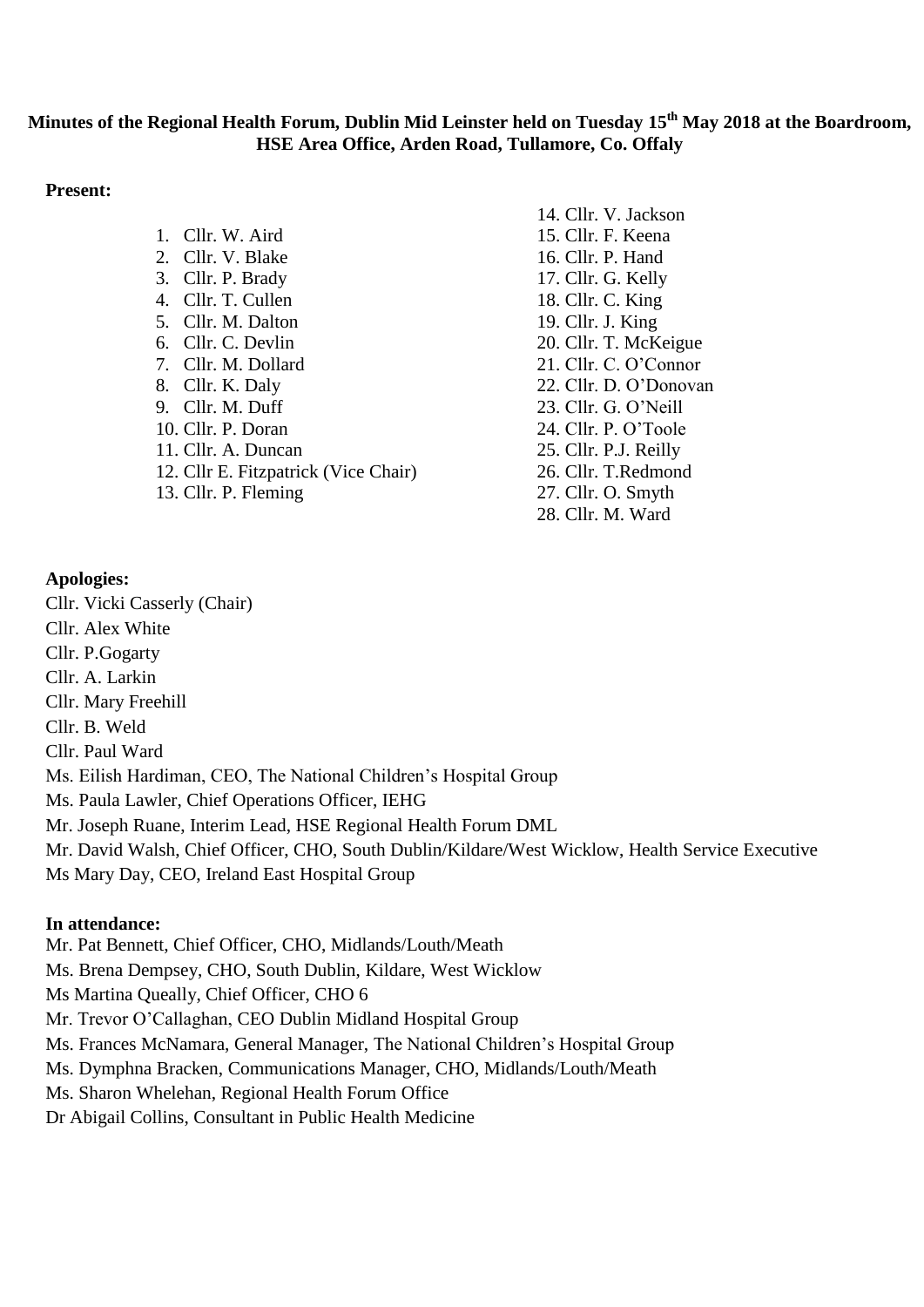Cllrs suspended standing orders to address the issue regarding the Cervical Screening controversy.

Cllrs. spoke about the system failures that have affected all women in this country but specifically their own particular worried constituents.

It was raised that members of the public are waiting 15+ days for a call back from the dedicated helpline.

Cllr. C King proposed that a meeting be held with his constituent member and senior management from the Dublin, Midlands Hospital Group regarding a particular breakdown in communication. Mr. Trevor O'Callaghan, CEO Dublin Midland Hospital Group agreed to arrange this with Cllr. King.

Cllrs asked for a special meeting to update the forum members on Cervical Check.

The HSE thanked members for raising the motion. Members of senior management spoke about responsibility and accountability and apologised profusely on behalf of the HSE. They reassured members that plans were currently in place to address the issues and provide support to the families affected.

The HSE are currently compiling a list (by county) to contact the affected individuals.

At the time of the meeting it was advised that there were 5000 outstanding calls to the dedicated helpline and they are doing their utmost to clear these.

It was agreed to hold a special meeting with Screening Services.

# **18:03:01 Adoption of minutes of the meetings of the Regional Health Forum, Dublin – Mid Leinster held on 17th April 2018**

On the proposal of Cllr. Fitzpatrick and seconded by Cllr. Cullen the minutes of the Regional Health Forum, Dublin Mid-Leinster held on Tuesday 17th April 2018 were adopted.

## **18:01:02 HSE Update – Meningitis- Dr Abigail Collins**

Cllr. Vicki Casserly (Chairperson) introduced Dr Abigail Collins, Consultant in Public Health Medicine to the forum members. Dr Collins gave a detailed presentation explaining the dangers of meningitis, its symptoms and the importance of vaccinations.

Members thanked Dr Abigail Collins for a very informative presentation.

Members asked questions following the presentation and the below points were discussed.

There are 2 types of meningitis – bacterial and viral.

The symptoms of viral and bacterial meningitis are similar so hospital tests may be needed to tell the difference.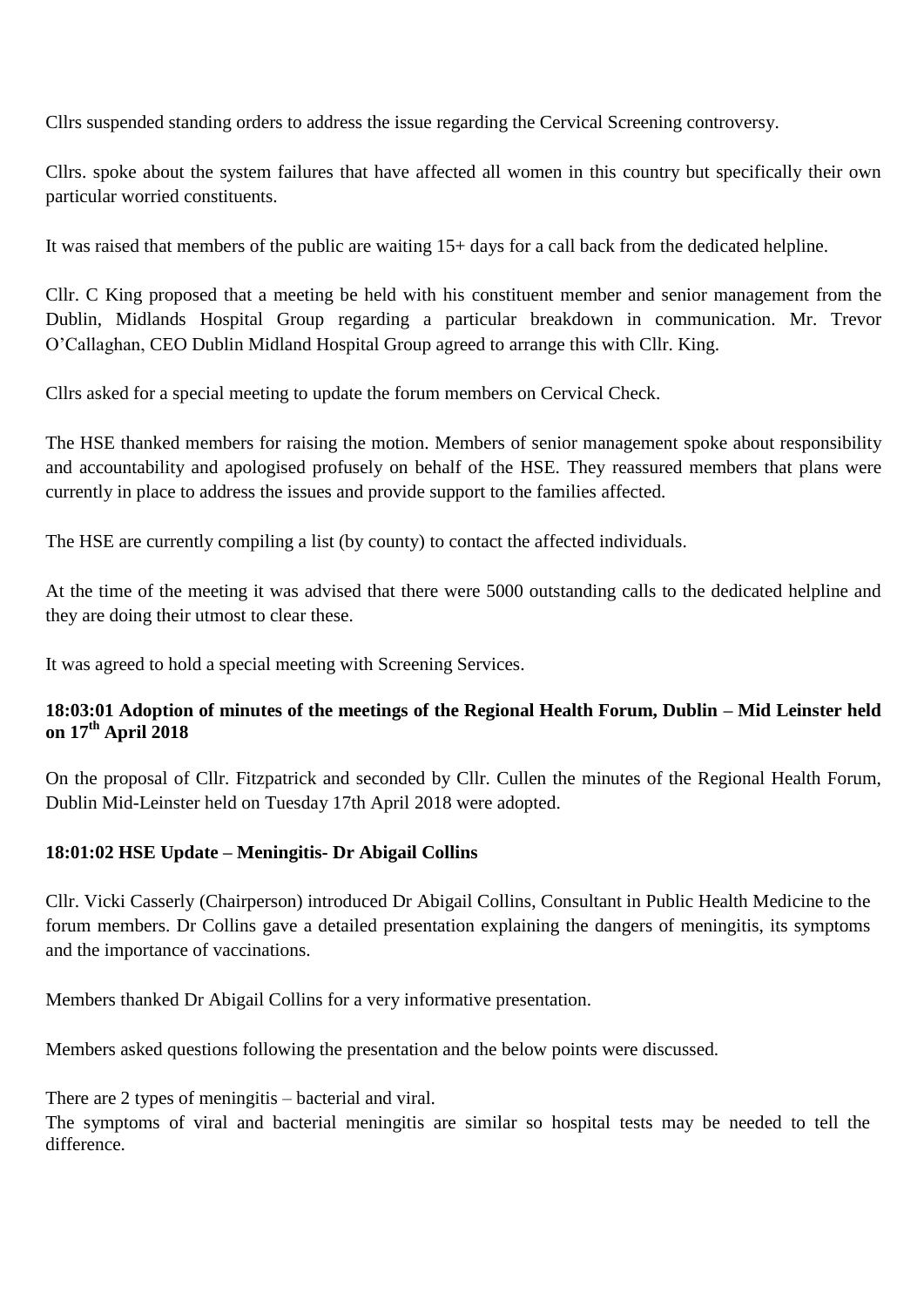Dr. Collins spoke about recognition (of the symptoms) and speed (of reacting to the symptoms) to beat this rapid killer.

The early symptoms of meningitis are similar to those of many other conditions and so can go untreated until it's too late. These include:

- a severe headache
- fever
- nausea and vomiting

As the condition gets worse, there may be additional symptoms such as-

- drowsiness
- confusion
- seizures
- being unable to tolerate bright lights
- $\bullet$  a stiff neck
- rapid breathing
- Dr Collins informed us that when a blotchy red rash appears (that does not fade or change colour when you place a glass against it) - the disease becomes deadly and time limited.

Dr Collins spoke about the importance of vaccinations. Since the introduction of the MenC vaccine in 2000 there has been a dramatic reduction in Group C disease in Ireland. Public confidence in these vaccinations is vital.

A vaccine is available in the Childhood Immunisation Programme. The vaccine is available free of charge to all up to the age of 23 years of age.

As there is no vaccine to protect against all types of meningitis it is still very important to be aware of, and alert to, the symptoms and signs of meningitis and septicaemia.

Research to develop vaccines against more strains is on-going.

### **18:03:03 Motions**

### **Motion 1**

That we make contraception free in local health centres?

## **Cllr. Thomas Redmond**

This motion was seconded by Cllr. O. Smyth and Cllr. G Kelly. A response on this motion was provided by Helen Deely, Head of the Sexual Health & Crisis Pregnancy Programme.

### **Motion 2**

That the HSE taking cognisance of the most recent census figures and would indicate what plans it has to provide services (additional) for Co Westmeath?

### **Cllr. Michael Dollard**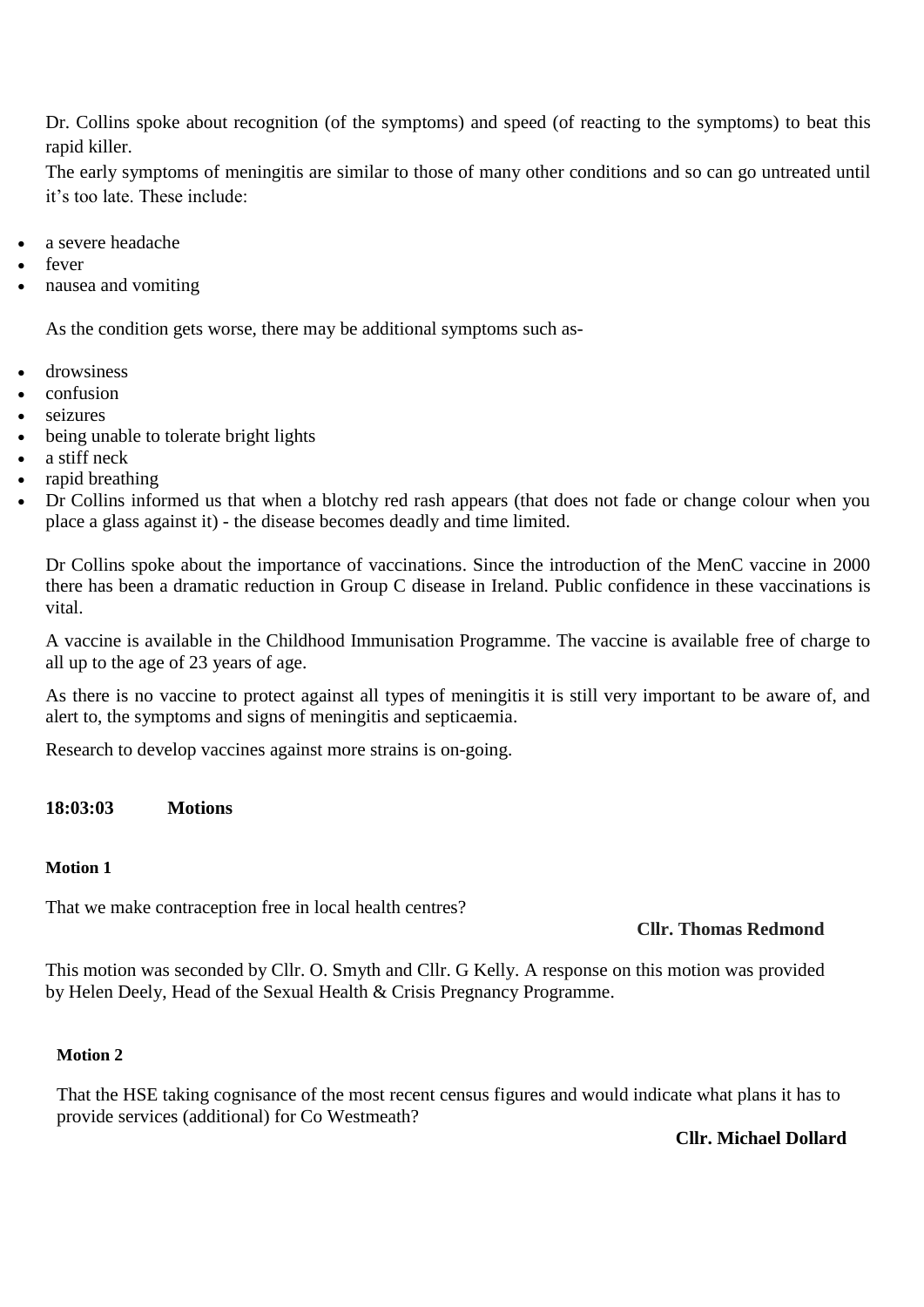A report on this motion was prepared by Mr. Pat Bennett, Chief Officer, CHO, Midlands/Louth/Meath. Members noted the report.

### **Motion 3**

That this Regional Health Forum asks the HSE to resource the provision of Occupational Therapist Reports for residents living in LHO area Dublin West who are applying for the adaptations to their home through the Disabled Persons Grant Scheme.

#### **Cllr. Mark Ward**

A report on this motion was prepared by Ms. Ann O' Shea, Acting Chief Offier, South Dublin, Kildare, West Wicklow CHO. Cllrs sought more information and Ms. Brena Dempsey (representative from CHO7 attending the meeting) advised that she would follow up with South Dublin County Council today re: DPG grants

#### **Motion 4**

That this Regional Health Forum calls on the HSE to re-examine and in the absence of a reasonable explanation abolish the loco parentis clause in homecare nursing contracts for sick children.

### **Cllr. Mark Dalton Cllr. Paul Ward**

This was seconded by Cllr. Redmond. A report on this motion was prepared by Mr. David Walsh, Head of Operations, Primary Care. Members noted the report.

#### **Motion 5**

That this Regional Health Forum, Dublin Mid-Leinster, calls for additional resources to be made available to Tallaght University Hospital to allow the board take effective action in respect of serious concerns which arose from reports that 984 people over 75 years of age were left waiting in the hospital's ED for longer than 24 hours in the first 3 months of this year; will the Dublin Midlands Hospital Group also give comparable figures for all of the other hospitals in our Region in respect of the same matter and can the RHF have a full statement.

### **Cllr. Charlie O'Connor**

This motion was seconded by Cllr. Dalton. A report on this motion was prepared by Mr. Trevor O'Callaghan, CEO Dublin Midland Hospital Group. Members noted the report

### **18:03:04 Questions**

Responses to questions submitted were circulated to members.

Question 1- Can we get an update of the Monasterevin Day Care Centre?